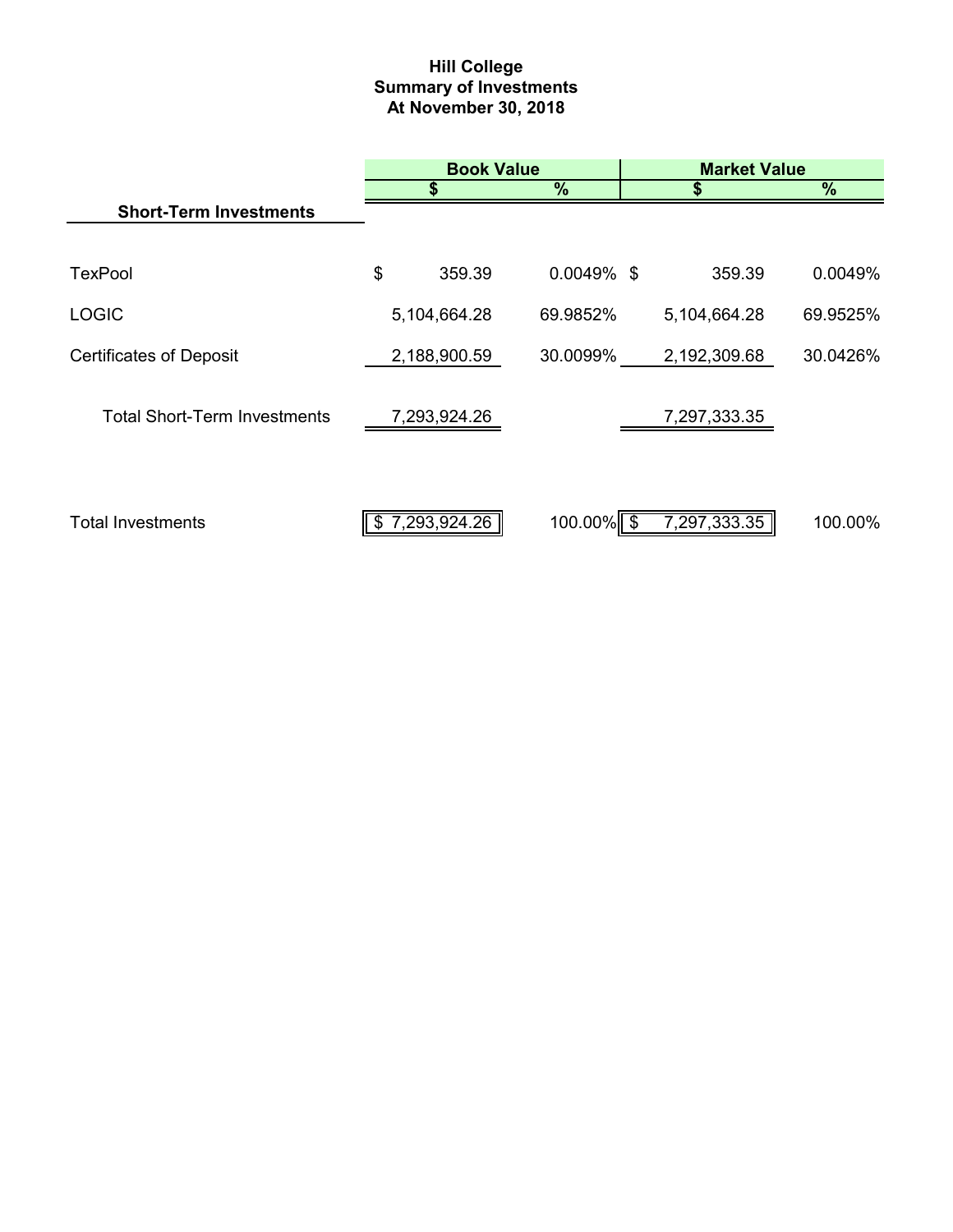# **Hill College Operating Fund At November 30, 2018 Summary of Investments**

|                                     | <b>Book Value</b> |              |          | <b>Market Value</b> |          |  |  |
|-------------------------------------|-------------------|--------------|----------|---------------------|----------|--|--|
|                                     |                   | S            | $\%$     |                     | $\%$     |  |  |
| <b>Short-Term Investments</b>       |                   |              |          |                     |          |  |  |
| <b>TexPool</b>                      | \$                | 305.72       | 0.0045%  | 305.72              | 0.0045%  |  |  |
| <b>LOGIC</b>                        |                   | 5,104,561.03 | 75.1154% | 5,104,561.03        | 75.0874% |  |  |
| <b>Certificates of Deposit</b>      |                   | 1,690,758.74 | 24.8801% | 1,693,290.97        | 24.9081% |  |  |
| <b>Total Short-Term Investments</b> |                   | 6,795,625.49 |          | 6,798,157.72        |          |  |  |
| <b>Total Investments</b>            | -\$               | 6,795,625.49 | 100.00%  | 6,798,157.72        | 100.00%  |  |  |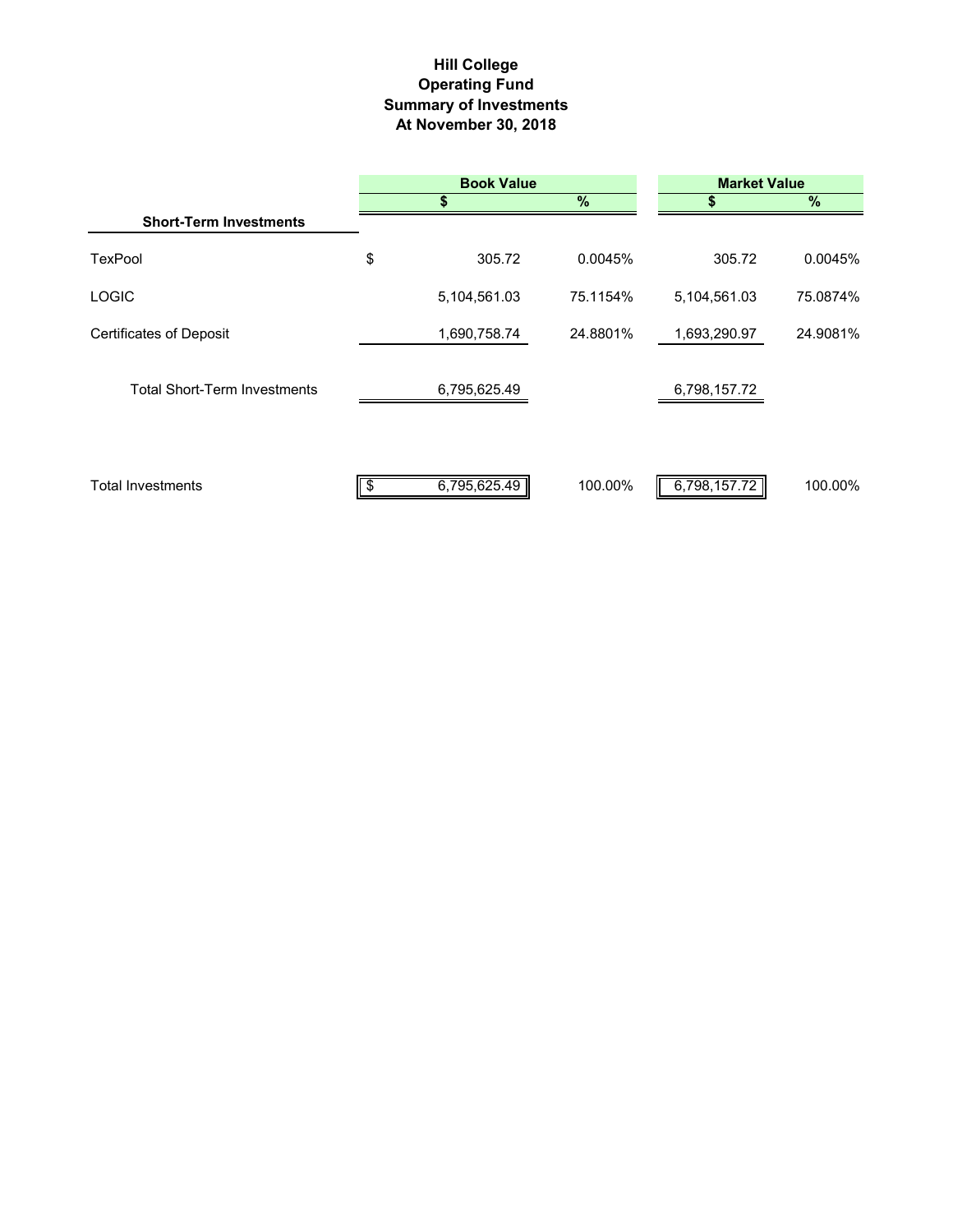### **Hill College Endowment Fund Summary of Investments At November 30, 2018**

|                                     | <b>Book Value</b> |               |       | <b>Market Value</b> |
|-------------------------------------|-------------------|---------------|-------|---------------------|
|                                     | \$                | $\frac{9}{6}$ |       | $\%$                |
| <b>Short-Term Investments</b>       |                   |               |       |                     |
| TexPool                             | \$<br>52.47       | 100.0000%     | 52.47 | 100.0000%           |
| <b>LOGIC</b>                        |                   | 0.0000%       |       | 0.0000%             |
| <b>Certificates of Deposit</b>      |                   | 0.0000%       |       | 0.0000%             |
| <b>Total Short-Term Investments</b> | 52.47             |               | 52.47 |                     |
| <b>Total Investments</b>            | 52.47             | 100.00%       | 52.47 | 100.00%             |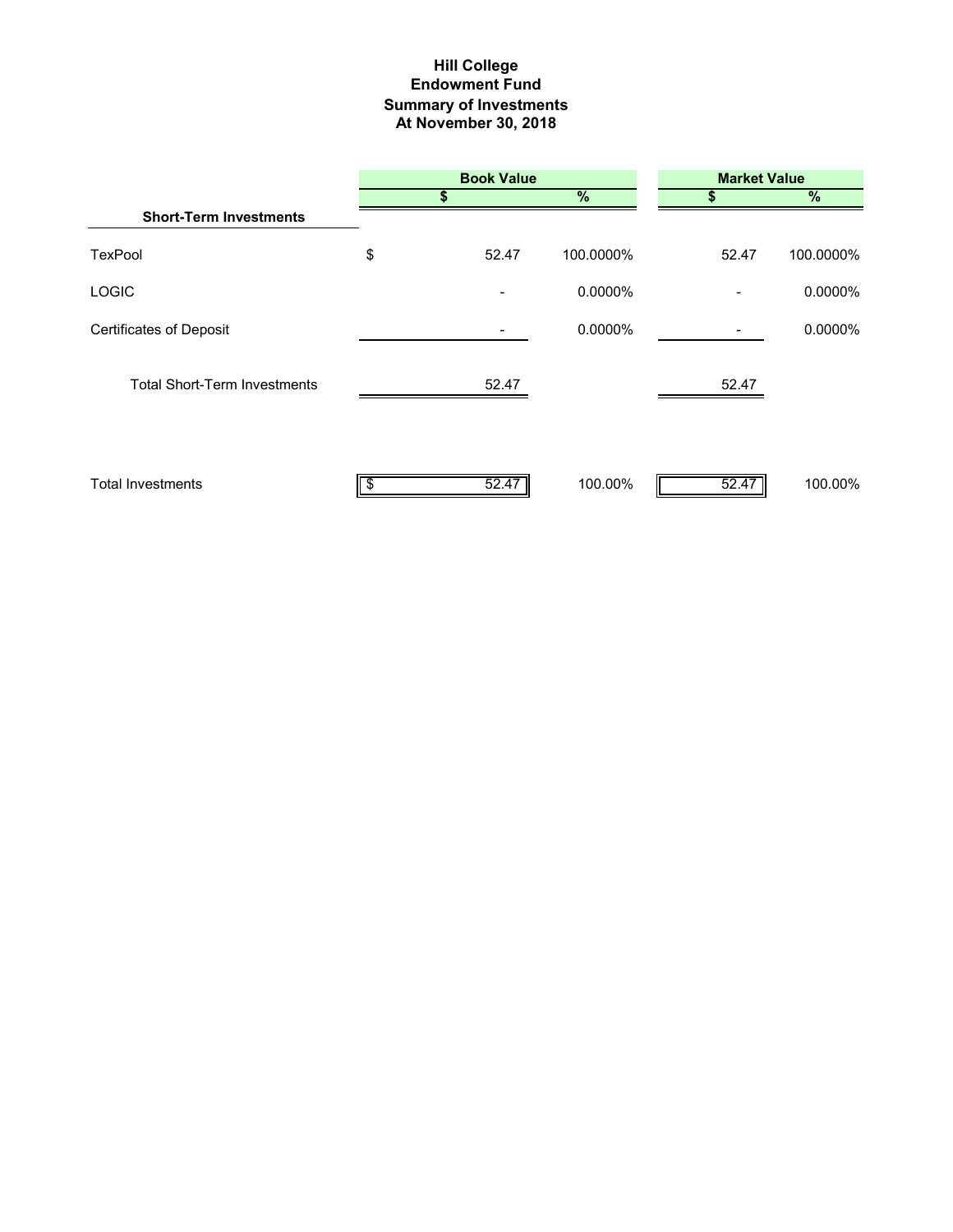#### **Hill College Interest and Sinking Fund Summary of Investments At November 30, 2018**

|                                     | <b>Book Value</b> |               |      | <b>Market Value</b> |  |  |  |
|-------------------------------------|-------------------|---------------|------|---------------------|--|--|--|
|                                     | \$                | $\frac{9}{6}$ | S    | $\frac{9}{6}$       |  |  |  |
| <b>Short-Term Investments</b>       |                   |               |      |                     |  |  |  |
| <b>TexPool</b>                      | \$<br>1.20        | 51.0638%      | 1.20 | 51.0638%            |  |  |  |
| <b>LOGIC</b>                        | 1.15              | 48.9362%      | 1.15 | 48.9362%            |  |  |  |
| <b>Certificates of Deposit</b>      |                   | 0.0000%       |      | 0.0000%             |  |  |  |
| <b>Total Short-Term Investments</b> | 2.35              |               | 2.35 |                     |  |  |  |
| <b>Total Investments</b>            | \$<br>2.35        | 100.00%       | 2.35 | 100.00%             |  |  |  |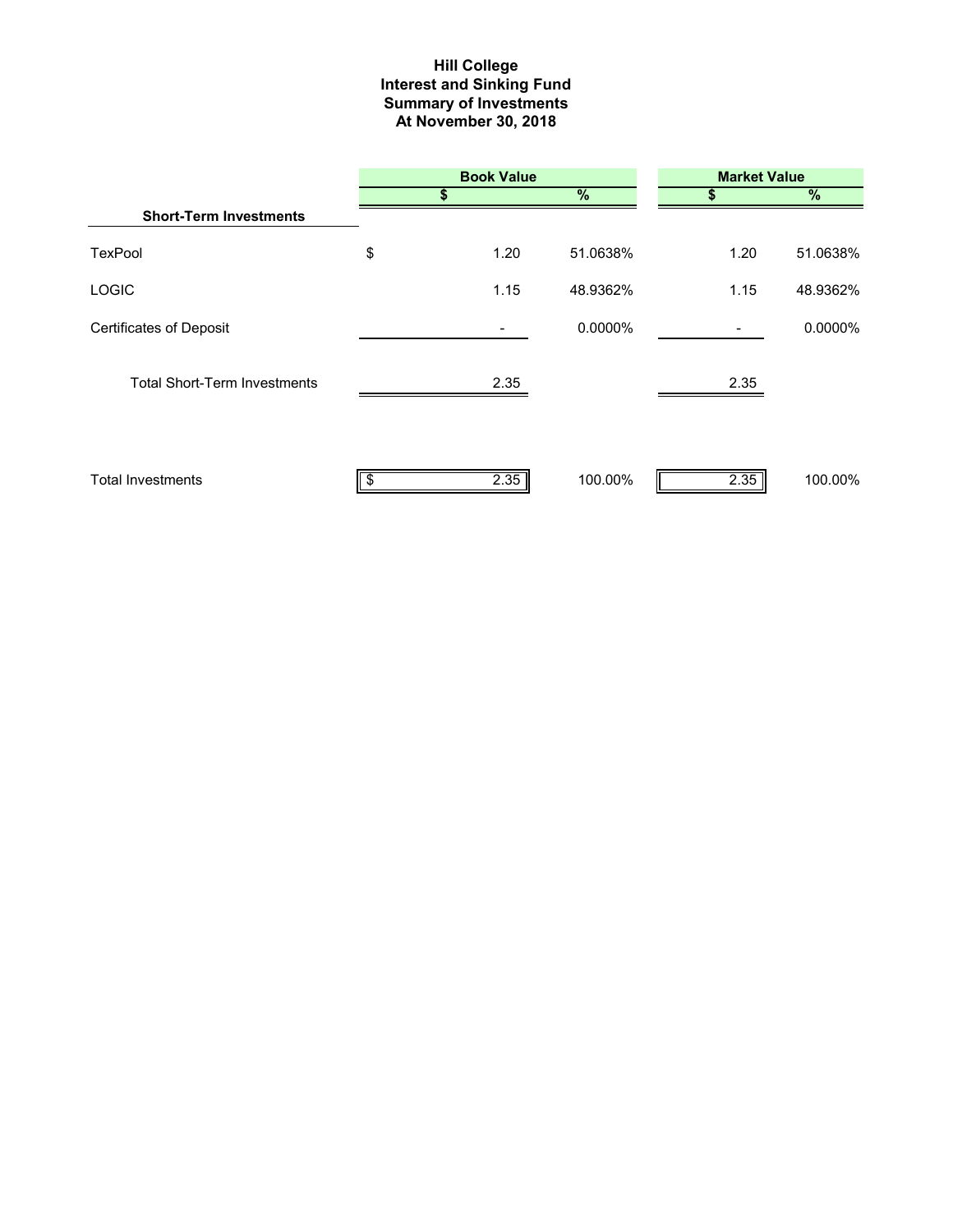#### **Summary of Investments At November 30, 2018 Special Revenue Fund Hill College**

|                                     |    | <b>Book Value</b>      |            | <b>Market Value</b> |  |  |  |
|-------------------------------------|----|------------------------|------------|---------------------|--|--|--|
|                                     | S  | $\frac{9}{6}$          | \$         | %                   |  |  |  |
| <b>Short-Term Investments</b>       |    |                        |            |                     |  |  |  |
| <b>TexPool</b>                      | \$ | 0.0000%                |            | 0.0000%             |  |  |  |
| <b>LOGIC</b>                        |    | 102.10<br>0.0205%      | 102.10     | 0.0205%             |  |  |  |
| <b>Certificates of Deposit</b>      |    | 498,141.85<br>99.9795% | 499,018.71 | 99.9795%            |  |  |  |
| <b>Total Short-term Investments</b> |    | 498,243.95             | 499,120.81 |                     |  |  |  |
| <b>Total Investments</b>            |    | 498,243.95<br>100.00%  | 499,120.81 | 100.00%             |  |  |  |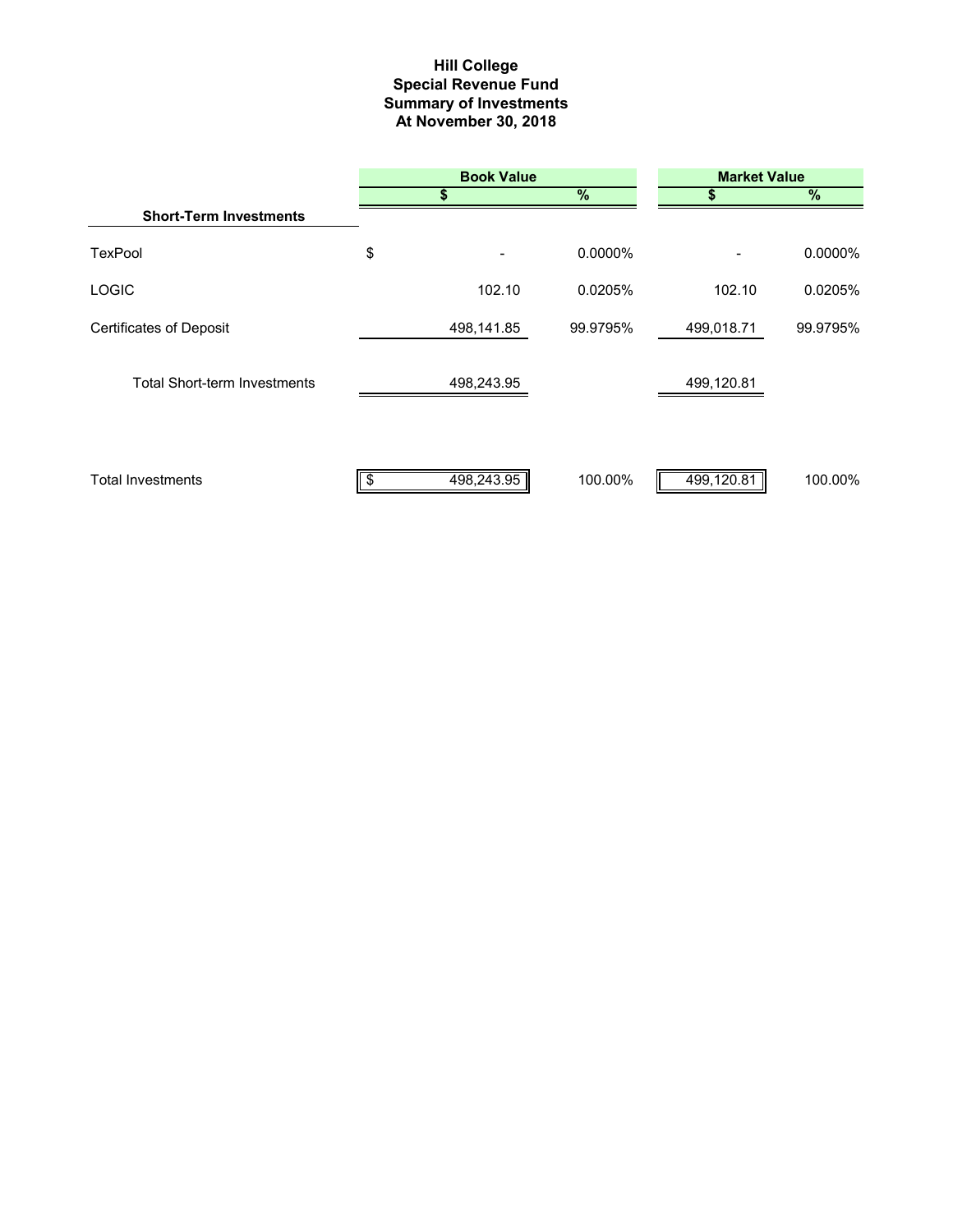#### **Hill College Operating Fund Statement of Changes in Investment Assets Quarter Ended November 30, 2018**

|                                                       | <b>Book Value</b> | <b>Market Value</b>           |
|-------------------------------------------------------|-------------------|-------------------------------|
| <b>Beginning Investment Assets - 8/31/18</b>          |                   | \$7,009,171.03 \$7,012,056.08 |
| Receipts\Contributions                                |                   |                               |
| Investment Income                                     | 36,381.69         | 33,496.64                     |
| Accrued Interest Income                               |                   | 2,532.23                      |
| Distribution                                          | (249, 927.23)     | (249, 927.23)                 |
| Net Realized Gains (Losses)                           |                   |                               |
| Changes in Net Unrealized Appreciation/(Depreciation) |                   |                               |
| <b>Ending Investment Assets - 11/30/18</b>            | \$ 6,795,625.49   | \$6,798,157.72                |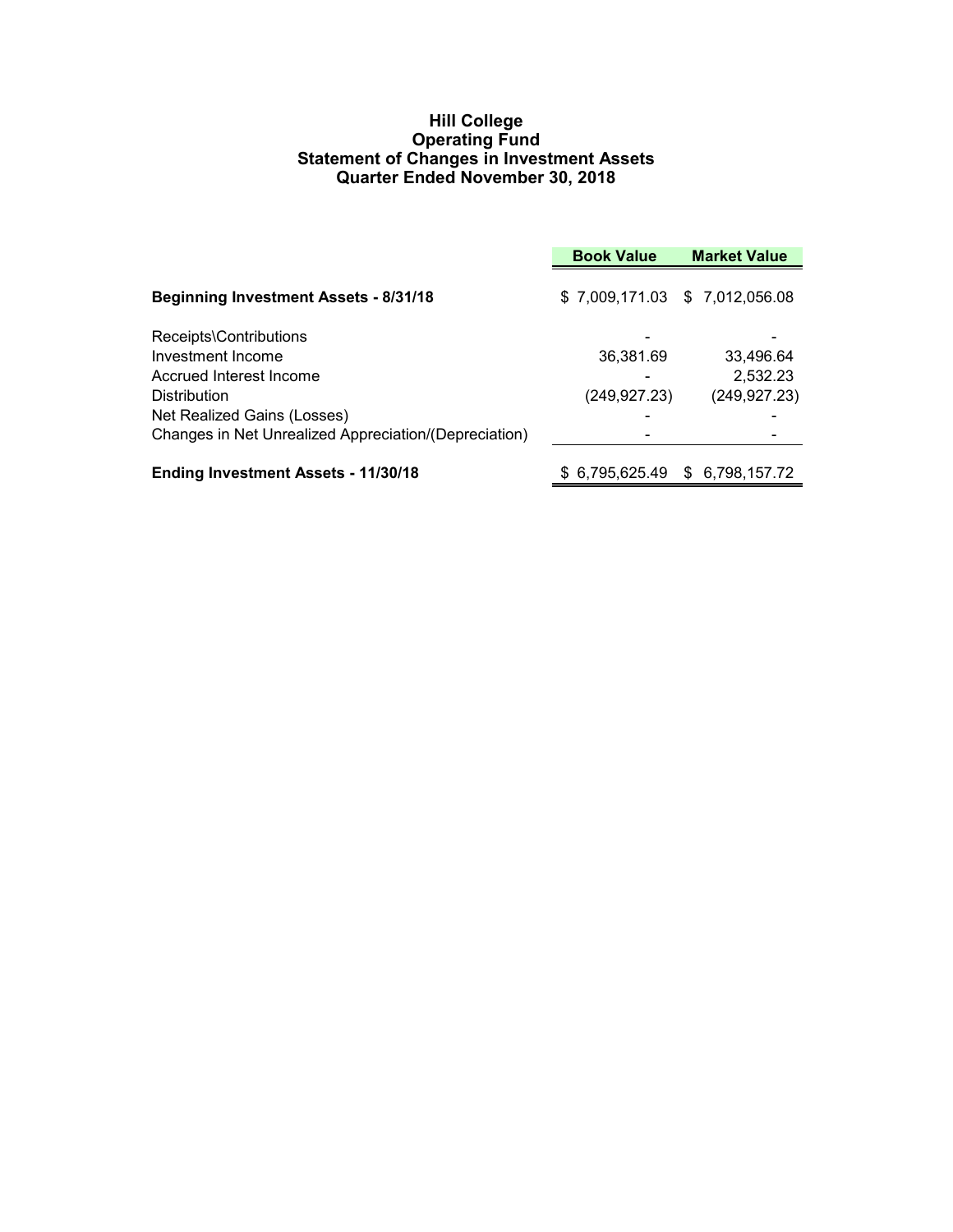#### **Hill College Endowment Fund Statement of Changes in Investment Assets Quarter Ended November 30, 2018**

|                                                       | <b>Book Value</b> |       | <b>Market Value</b> |       |
|-------------------------------------------------------|-------------------|-------|---------------------|-------|
| <b>Beginning Investment Assets - 8/31/18</b>          | \$                | 52.47 | -S                  | 52.47 |
| Receipts\Contributions                                |                   |       |                     |       |
| Investment Income                                     |                   |       |                     |       |
| Accrued Interest Income                               |                   |       |                     |       |
| <b>Distribution</b>                                   |                   |       |                     |       |
| Net Realized Gains (Losses)                           |                   |       |                     |       |
| Changes in Net Unrealized Appreciation/(Depreciation) |                   |       |                     |       |
| <b>Ending Investment Assets - 11/30/18</b>            |                   | 52.47 |                     | 52.47 |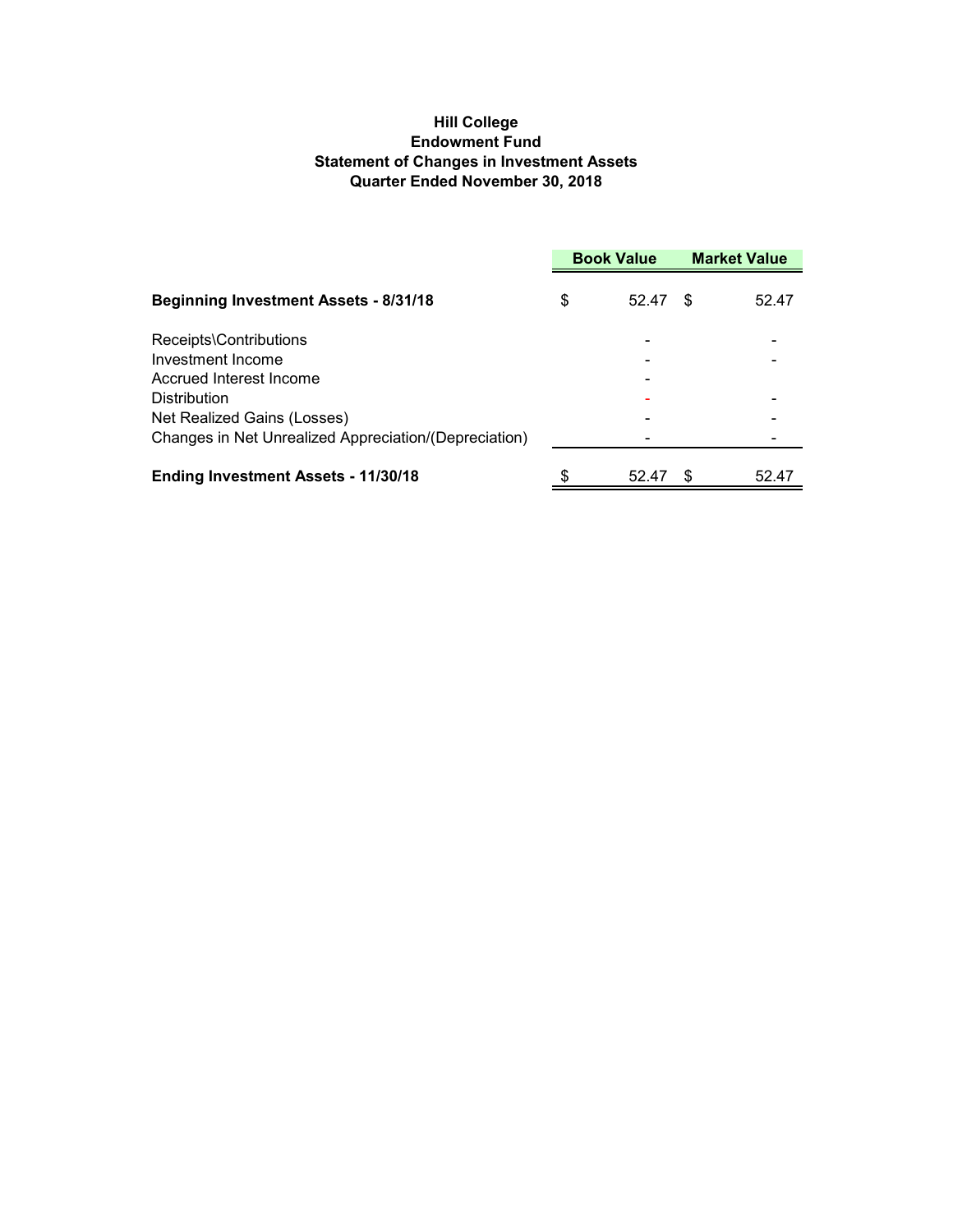#### **Hill College Interest & Sinking Fund Statement of Changes in Investment Assets Quarter Ended November 30, 2018**

|                                                       | <b>Book Value</b> |           | <b>Market Value</b> |      |
|-------------------------------------------------------|-------------------|-----------|---------------------|------|
| <b>Beginning Investment Assets - 8/31/18</b>          | \$                | $2.35$ \$ |                     | 2.35 |
| Receipts\Contributions                                |                   |           |                     |      |
| Investment Income                                     |                   |           |                     |      |
| Accrued Interest Income                               |                   |           |                     |      |
| <b>Distribution</b>                                   |                   |           |                     |      |
| Net Realized Gains (Losses)                           |                   |           |                     |      |
| Changes in Net Unrealized Appreciation/(Depreciation) |                   |           |                     |      |
| <b>Ending Investment Assets - 11/30/18</b>            | \$                | 2.35      | - 35                | 2.35 |